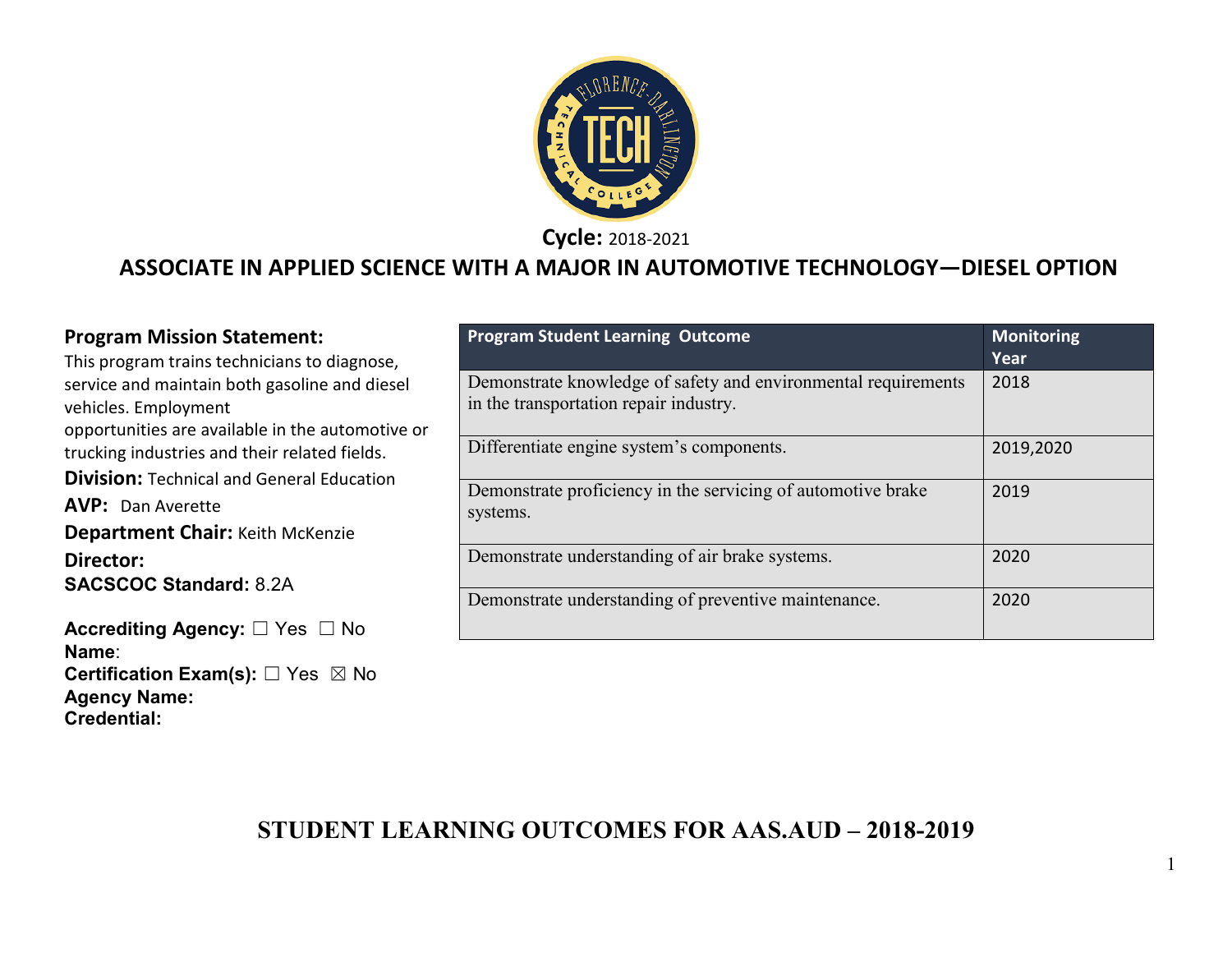| A. Program<br><b>Student Learning</b><br><b>Outcomes</b>                                                             | <b>B.</b> What<br>courses<br>are<br><b>PSLOs</b><br><b>Assessed</b>                  | C. Methods for<br><b>Outcomes</b><br><b>Assessment</b>                     | D. Expected Level<br>of Program<br>Performance                                          | <b>E. Data Collection</b>                                                                     | <b>F. Results</b>                                                                                                           | <b>G. Plan For Improvement</b>                                                                                                                                                                                                           |
|----------------------------------------------------------------------------------------------------------------------|--------------------------------------------------------------------------------------|----------------------------------------------------------------------------|-----------------------------------------------------------------------------------------|-----------------------------------------------------------------------------------------------|-----------------------------------------------------------------------------------------------------------------------------|------------------------------------------------------------------------------------------------------------------------------------------------------------------------------------------------------------------------------------------|
| What should the<br>graduates of your<br>program be able to<br>do?                                                    | Where do<br>you see<br>evidence<br>that the<br>student<br>can do<br>these<br>things? | How does your<br>program evaluate<br>student/graduate<br>skills/abilities? | What is the expected<br>level of student<br>performance for the<br>program?             | When will you collect<br>the data needed to<br>evaluate the<br>performance of the<br>program? | What are the<br>results of the<br>evaluation?<br><b>NOTE: include</b><br>student ratio with<br>all results.                 | How will you use this information<br>to improve the program                                                                                                                                                                              |
| Demonstrate<br>knowledge of safety<br>and environmental<br>requirements in the<br>transportation repair<br>industry. | <b>AUT 112</b>                                                                       | Safety Assessment                                                          | 100% of students will<br>complete a safety<br>assessment with a<br>passing score of 80% | <b>Fall 2018</b>                                                                              | 22 out of 22<br>(100%) of students<br>earned 80% or<br>better on the<br>safety assessment.<br>The class average<br>was 93%. | The expected learning level was<br>met. Safety and Environmental<br>Requirements will continue to be<br>taught in the fall with an<br>assessment to identify and locate<br>selected safety equipment<br>associated with the laboratories |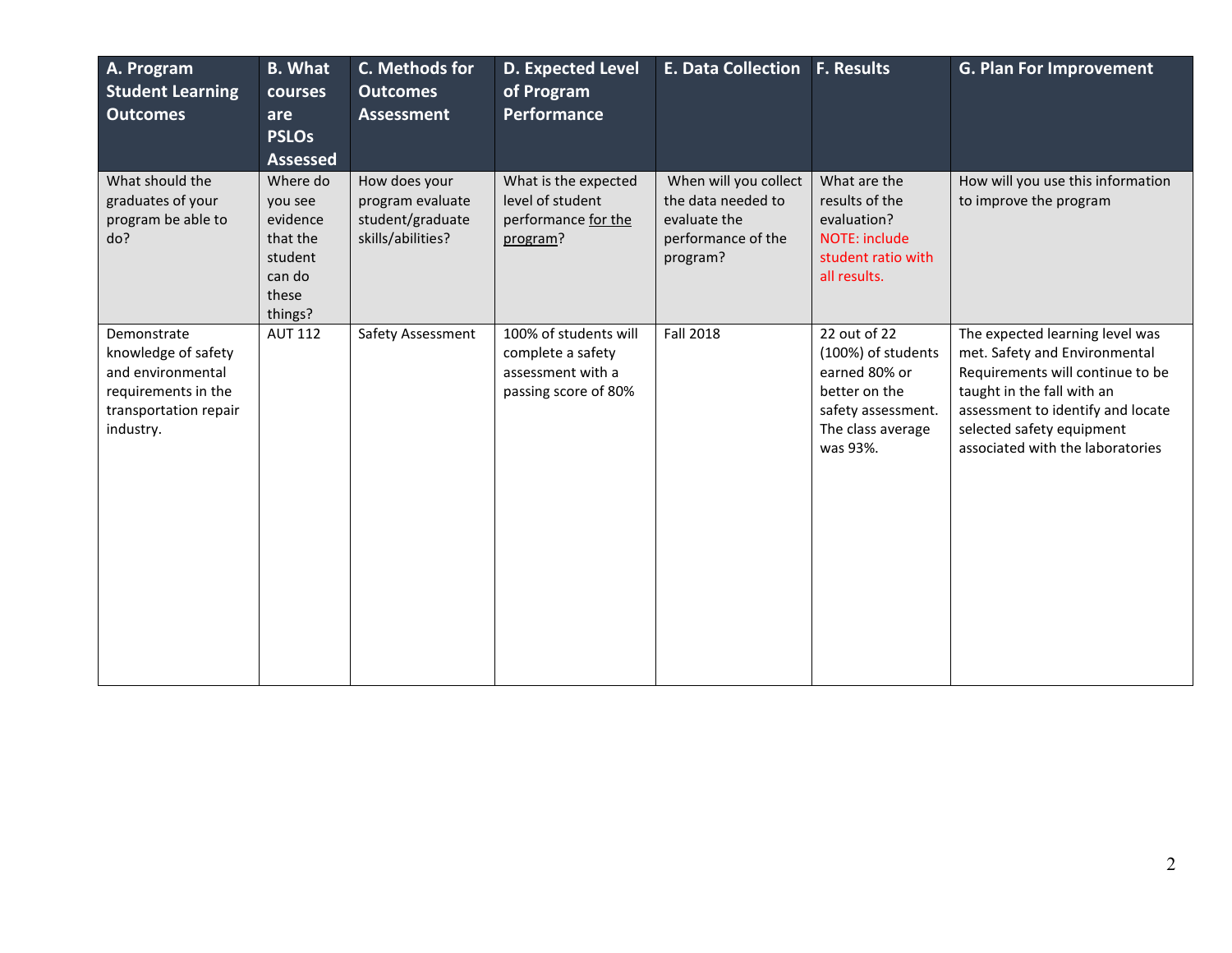# **STUDENT LEARNING OUTCOMES FOR AAS.AUD -- 2019-2020**

| A. Program<br><b>Student Learning</b><br><b>Outcomes</b>          | <b>B.</b> What<br>courses<br>are<br><b>PSLOs</b><br><b>Assessed</b>                  | C. Methods for<br><b>Outcomes</b><br><b>Assessment</b>                     | D. Expected Level<br>of Program<br>Performance                                          | <b>E. Data Collection F. Results</b>                                                          |                                                                                                                                   | <b>G. Plan For Improvement</b>                                                                                                                                                                                                                                                                                                                              |
|-------------------------------------------------------------------|--------------------------------------------------------------------------------------|----------------------------------------------------------------------------|-----------------------------------------------------------------------------------------|-----------------------------------------------------------------------------------------------|-----------------------------------------------------------------------------------------------------------------------------------|-------------------------------------------------------------------------------------------------------------------------------------------------------------------------------------------------------------------------------------------------------------------------------------------------------------------------------------------------------------|
| What should the<br>graduates of your<br>program be able to<br>do? | Where do<br>you see<br>evidence<br>that the<br>student<br>can do<br>these<br>things? | How does your<br>program evaluate<br>student/graduate<br>skills/abilities? | What is the expected<br>level of student<br>performance for the<br>program?             | When will you collect<br>the data needed to<br>evaluate the<br>performance of the<br>program? | What are the<br>results of the<br>evaluation?<br><b>NOTE: include</b><br>student ratio with<br>all results.                       | How will you use this information<br>to improve the program                                                                                                                                                                                                                                                                                                 |
| Differentiate engine<br>system's components.                      | <b>AUT 103</b>                                                                       | AUT 103-Fnal Exam                                                          | AUT 103-85% of<br>students are expected<br>to score 70% or better<br>on the Final Exam. | Spring 2020                                                                                   | In AUT 103, 18 out<br>of 20 (90%) of<br>students scored a<br>70% or better on<br>the final exam. The<br>class average was<br>87%. | The expected learning level was<br>met. In AUT 103, 90% of students<br>scored 70% or better on the final<br>exam.                                                                                                                                                                                                                                           |
|                                                                   | <b>AUT 102</b>                                                                       | AUT 102-Final Exam                                                         | 70% of students will<br>score a 70% or better<br>on the final exam.                     | Spring 2020                                                                                   | In AUT 102, 11 out<br>of 16 (68.75%) of<br>students scored a<br>70% or better. The<br>class average was<br>78%.                   | The expected outcome was not<br>met. In AUT 102, only 68.75% of<br>students scored a 70% or better.<br>During the next course offering of<br>AUT 102, students will be given an<br>additional lab to help them<br>practice the engine system<br>diagnostic procedures. This will<br>give an additional evaluation and<br>remediation before the final exam. |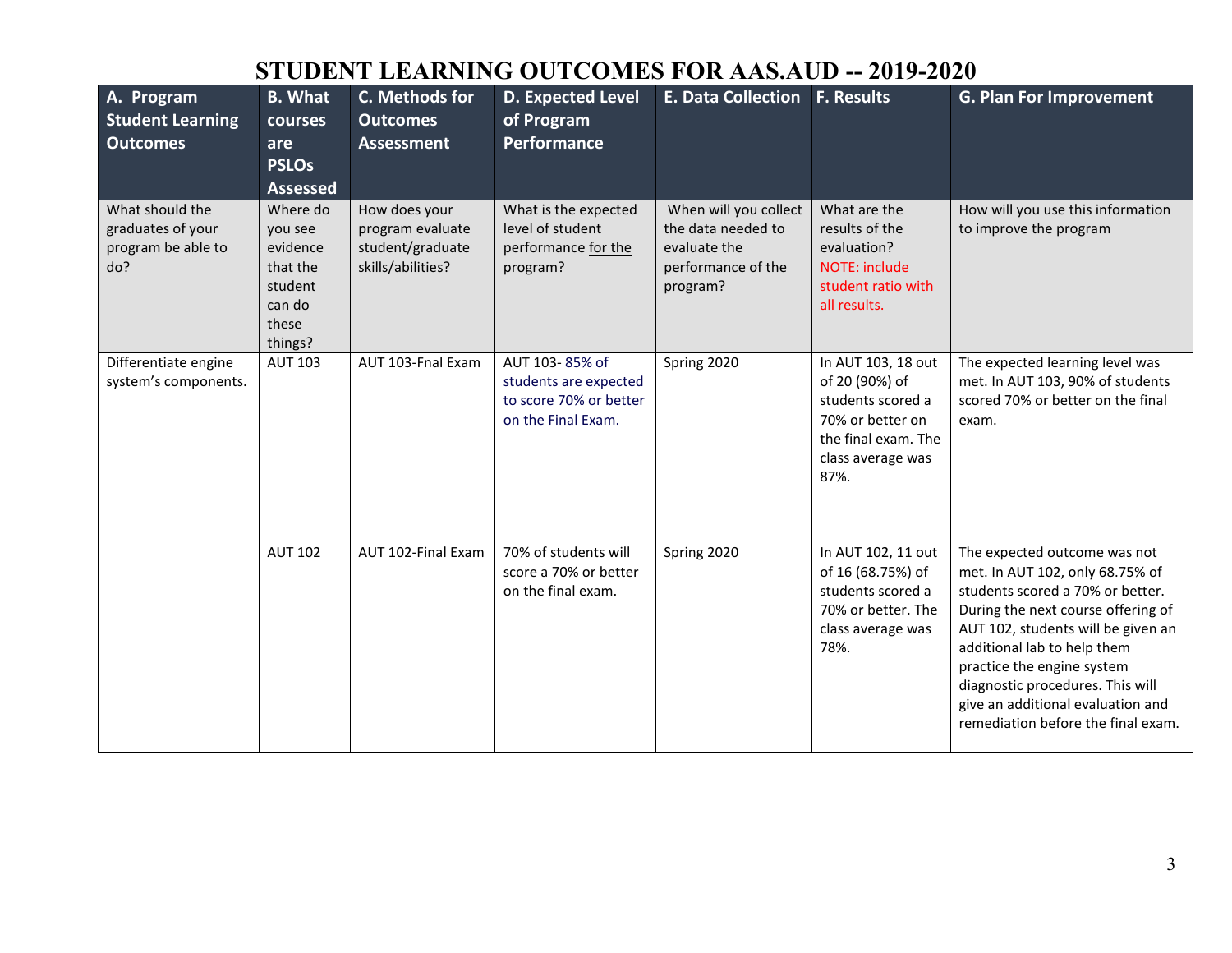| A. Program<br><b>Student Learning</b><br><b>Outcomes</b>                          | <b>B.</b> What<br>courses<br>are PSLOs<br><b>Assessed</b>                         | C. Methods for<br><b>Outcomes</b><br><b>Assessment</b>                     | <b>D. Expected Level</b><br>of Program<br><b>Performance</b>                         | <b>E. Data Collection F. Results</b>                                                          |                                                                                                                                                                       | <b>G. Plan For Improvement</b>                                                                                                                                                                                     |
|-----------------------------------------------------------------------------------|-----------------------------------------------------------------------------------|----------------------------------------------------------------------------|--------------------------------------------------------------------------------------|-----------------------------------------------------------------------------------------------|-----------------------------------------------------------------------------------------------------------------------------------------------------------------------|--------------------------------------------------------------------------------------------------------------------------------------------------------------------------------------------------------------------|
| What should the<br>graduates of your<br>program be able to<br>do?                 | Where do<br>you see<br>evidence<br>that the<br>student can<br>do these<br>things? | How does your<br>program evaluate<br>student/graduate<br>skills/abilities? | What is the expected<br>level of student<br>performance for the<br>program?          | When will you<br>collect the data<br>needed to evaluate<br>the performance of<br>the program? | What are the<br>results of the<br>evaluation?<br>NOTE: include<br>student ratio with<br>all results.                                                                  | How will you use this information<br>to improve the program                                                                                                                                                        |
| Demonstrate<br>proficiency in the<br>servicing of<br>automotive brake<br>systems. | <b>AUT 112</b>                                                                    | Final Exam                                                                 | 70% of students given<br>the final will score<br>70% or better on the<br>assessment. | Fall 2019                                                                                     | In AUT 112, 16 out<br>of 19 (84%) of<br>students scored a<br>70% or better on<br>the written and<br>hands-on<br>combined final<br>exam. The class<br>average was 80%. | The expected learning level was<br>met, students will be given<br>instructions and labs in AUT 112 to<br>continue ensuring their success in<br>demonstrating proficiency in the<br>servicing of automotive brakes. |

# **STUDENT LEARNING OUTCOMES FOR AAS.AUD—2019-2020**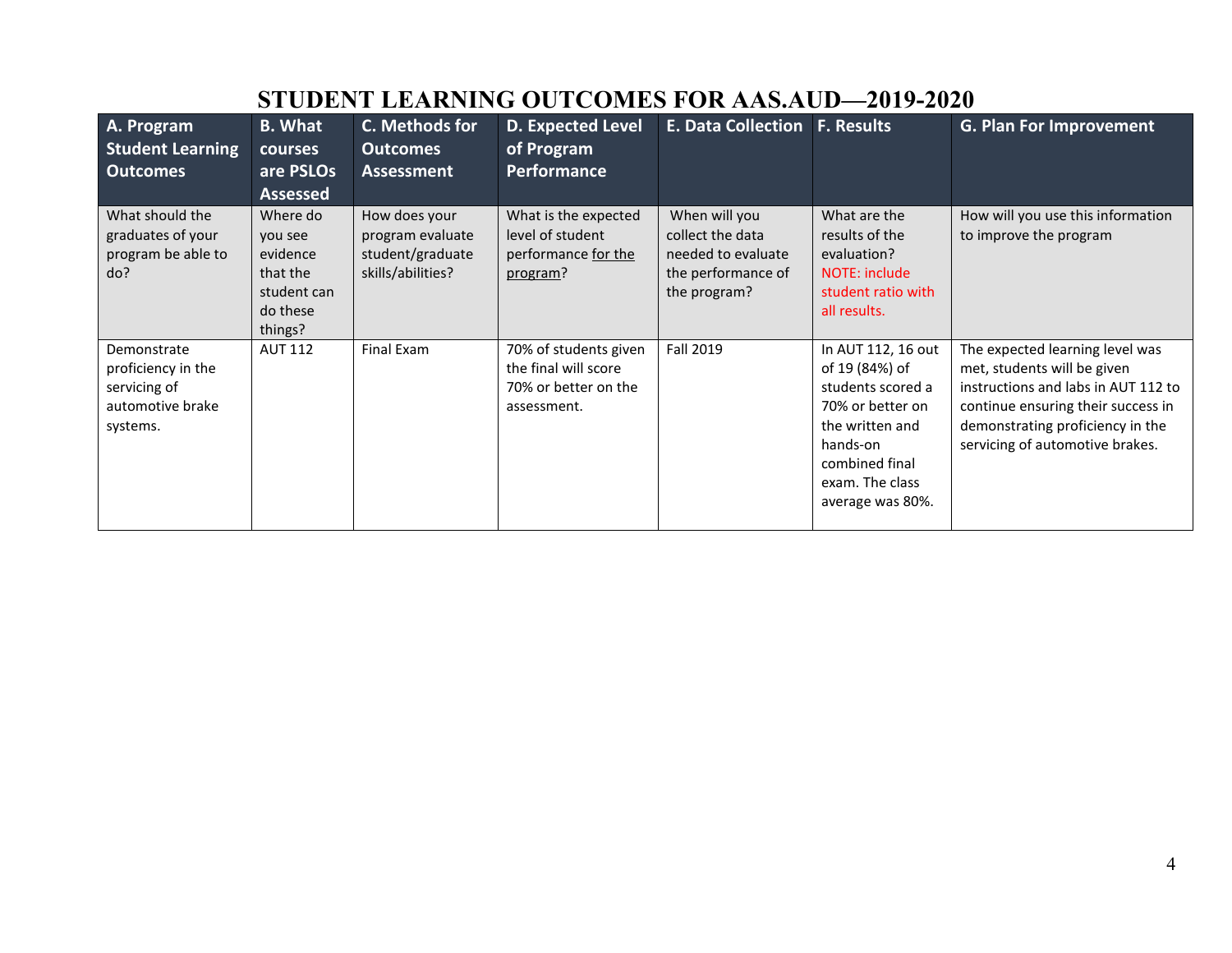## **STUDENT LEARNING OUTCOMES FOR AAS.AUD—2020-2021**

| A. Program<br><b>Student Learning</b><br><b>Outcomes</b>       | <b>B. What</b><br>courses are<br><b>PSLOs</b><br><b>Assessed</b>               | C. Methods for<br><b>Outcomes</b><br><b>Assessment</b>                     | D. Expected Level<br>of Program<br><b>Performance</b>                       | E. Data<br><b>Collection</b>                                                                  | F. Results                                                                                                 | <b>G. Plan For Improvement</b>                                                                                                                                 |
|----------------------------------------------------------------|--------------------------------------------------------------------------------|----------------------------------------------------------------------------|-----------------------------------------------------------------------------|-----------------------------------------------------------------------------------------------|------------------------------------------------------------------------------------------------------------|----------------------------------------------------------------------------------------------------------------------------------------------------------------|
| What should the<br>graduates of your<br>program be able to do? | Where do you<br>see evidence<br>that the<br>student can<br>do these<br>things? | How does your<br>program evaluate<br>student/graduate<br>skills/abilities? | What is the expected<br>level of student<br>performance for the<br>program? | When will you<br>collect the data<br>needed to evaluate<br>the performance of<br>the program? | What are the<br>results of the<br>evaluation?<br>NOTE: include<br>student ratio with<br>all results.       | How will you use this information<br>to improve the program                                                                                                    |
| Demonstrate<br>understanding of air<br>brake systems.          | <b>DHM 255</b>                                                                 | Final Exam                                                                 | 70% of the students<br>will score 70% or<br>better on the Exam.             | Spring 2021                                                                                   | 15 out of 17 (88%)<br>of students scored<br>70% or better on<br>the Exam. The<br>class average was<br>87%. | The expected learning level was<br>met. Air Brake Requirements will<br>continue to be taught, and faculty<br>will consider a hands-on portion<br>to this exam. |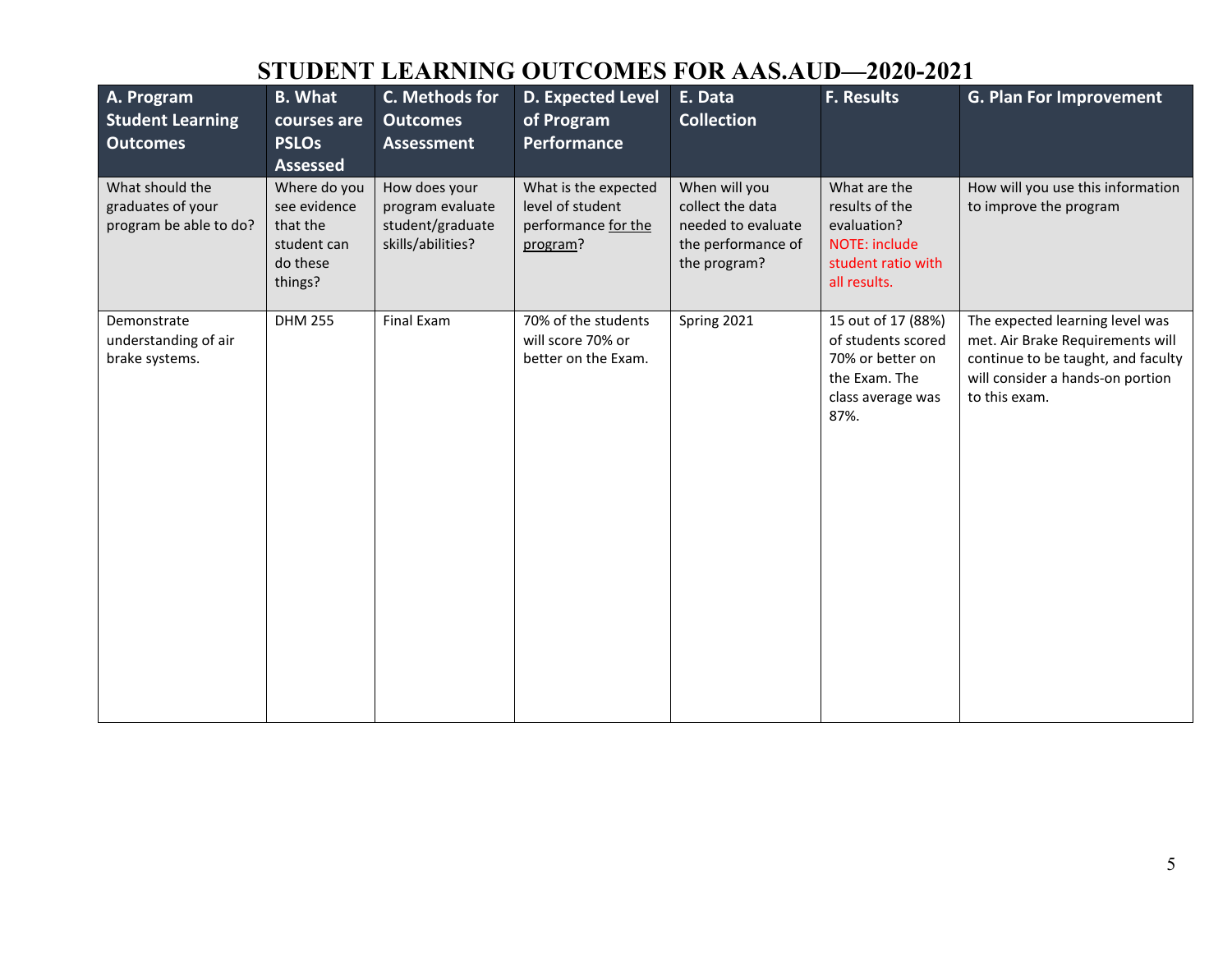| A. Program                                                        | <b>B.</b> What                                                                                    | C. Methods for                                                             | <b>D. Expected Level</b>                                                    | E. Data                                                                                       | <b>F. Results</b>                                                                                                  | <b>G. Plan For Improvement</b>                                                                                                                                                |
|-------------------------------------------------------------------|---------------------------------------------------------------------------------------------------|----------------------------------------------------------------------------|-----------------------------------------------------------------------------|-----------------------------------------------------------------------------------------------|--------------------------------------------------------------------------------------------------------------------|-------------------------------------------------------------------------------------------------------------------------------------------------------------------------------|
| <b>Student Learning</b>                                           | courses are                                                                                       | <b>Outcomes</b>                                                            | of Program                                                                  | <b>Collection</b>                                                                             |                                                                                                                    |                                                                                                                                                                               |
| <b>Outcomes</b>                                                   | <b>PSLOs</b>                                                                                      | Assessment                                                                 | Performance                                                                 |                                                                                               |                                                                                                                    |                                                                                                                                                                               |
| What should the<br>graduates of your<br>program be able to<br>do? | <b>Assessed</b><br>Where do you<br>see evidence<br>that the<br>student can<br>do these<br>things? | How does your<br>program evaluate<br>student/graduate<br>skills/abilities? | What is the expected<br>level of student<br>performance for the<br>program? | When will you collect<br>the data needed to<br>evaluate the<br>performance of the<br>program? | What are the<br>results of the<br>evaluation?<br>NOTE: include<br>student ratio with<br>all results.               | How will you use this information<br>to improve the program                                                                                                                   |
| Demonstrate<br>understanding of<br>preventive<br>maintenance.     | <b>DHM 107</b>                                                                                    | Final Exam                                                                 | 70% of students will<br>score 70% or better<br>on the exam.                 | <b>Fall 2020</b>                                                                              | 16 out of 18 (89%)<br>of students scored a<br>70% or better on<br>the final exam. The<br>class average was<br>78%. | The expected learning level was<br>met. Preventive maintenance will<br>continue to be taught in this<br>course, and faculty will consider a<br>hands-on portion to this exam. |

# **STUDENT LEARNING OUTCOMES FOR AAS.AUD—2020-2021**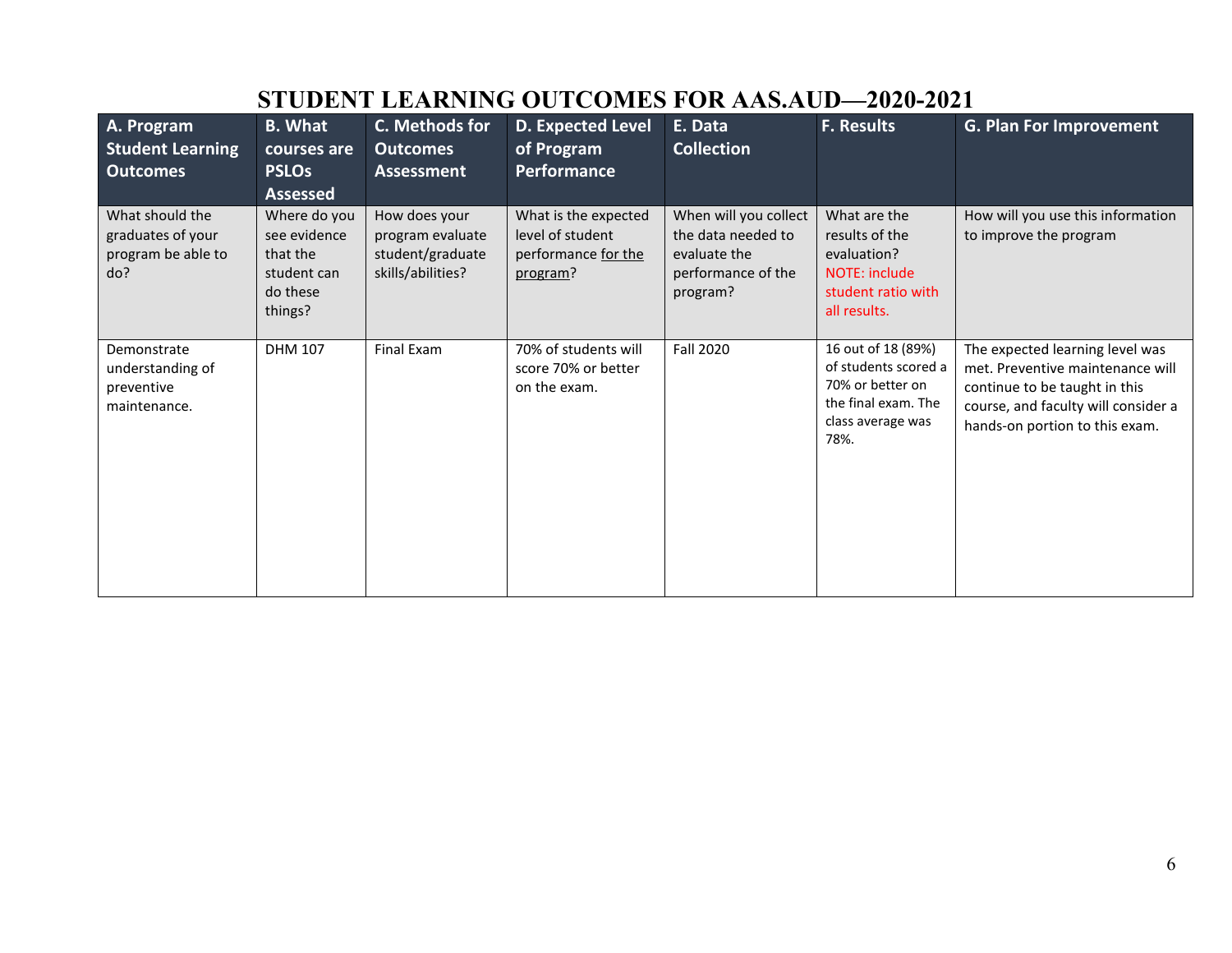### **STUDENT LEARNING OUTCOMES FOR AAS.AUD—2020-2021**

| A. Program<br><b>Student Learning</b><br><b>Outcomes</b>          | <b>B.</b> What<br>courses are<br><b>PSLOs</b><br><b>Assessed</b>               | C. Methods for<br><b>Outcomes</b><br><b>Assessment</b>                     | <b>D. Expected Level</b><br>of Program<br>Performance                       | E. Data<br><b>Collection</b>                                                                  | <b>F. Results</b>                                                                                         | <b>G. Plan For Improvement</b>                                                                                                                                                                                                                                                                                            |
|-------------------------------------------------------------------|--------------------------------------------------------------------------------|----------------------------------------------------------------------------|-----------------------------------------------------------------------------|-----------------------------------------------------------------------------------------------|-----------------------------------------------------------------------------------------------------------|---------------------------------------------------------------------------------------------------------------------------------------------------------------------------------------------------------------------------------------------------------------------------------------------------------------------------|
| What should the<br>graduates of your<br>program be able to<br>do? | Where do you<br>see evidence<br>that the<br>student can<br>do these<br>things? | How does your<br>program evaluate<br>student/graduate<br>skills/abilities? | What is the expected<br>level of student<br>performance for the<br>program? | When will you collect<br>the data needed to<br>evaluate the<br>performance of the<br>program? | What are the<br>results of the<br>evaluation?<br>NOTE: include<br>student ratio with<br>all results.      | How will you use this information<br>to improve the program                                                                                                                                                                                                                                                               |
| Differentiate engine<br>system's components.                      | 102                                                                            | Final Exam                                                                 | 70% of students will<br>score a 70% or higher<br>on the exam.               | Spring 2021                                                                                   | 13 out of 16 (81%)<br>students scored a<br>70% or better on<br>the exam. The<br>class average was<br>79%. | The expected learning outcome<br>was met. The introduction of the<br>added time to this class showed a<br>12% increase in the number of<br>students meeting this objective.<br>Even with this improvement the<br>class average only advanced 1%.<br>Students will continue to be<br>taught engine system's<br>components. |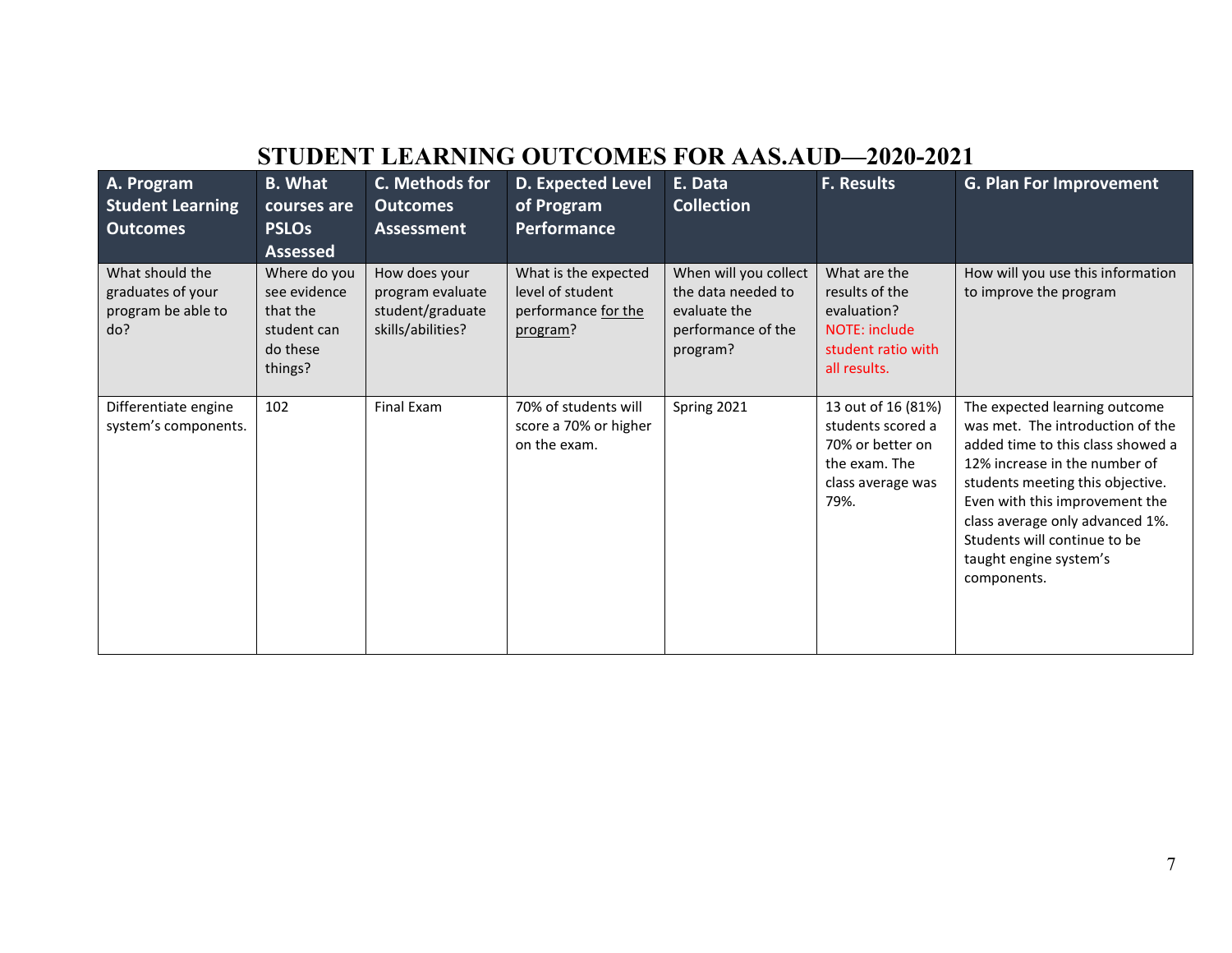### **CONTINUOUS STUDENT IMPROVEMENT**

 **The Automotive Technology with a Diesel Option program has begun to implement plans to improve the program after reviewing data from the last cycle. Faculty have reviewed learning outcomes and addressed areas to adjust as needed. There are lab projects that are going to be re-sequenced to help facilitate content delivery. The faculty plan to add several additional assessments to give students an opportunity of remediation on the content that is challenging for students. In AUT 131, plans are to rearrange the lab on fault finding. The plan allows students to create faults of their own in the lab on the trainers. The purpose is to allow students to then explain their individual circuit faults to the instructors and class. In DHM 107, the faculty discussed allowing the students to quiz each other on the inspection procedures while working on lab vehicles.**

 **After this cycle, faculty have a better understanding of the goals of the program. Advisors are more keenly aware of helping students firm up their expectations for an individual class and the overall pursuit of objectives of the program. COVID-19 has clearly affected many categories of comparison, but as higher education recovers from the pandemic we hope to see additional improvements.**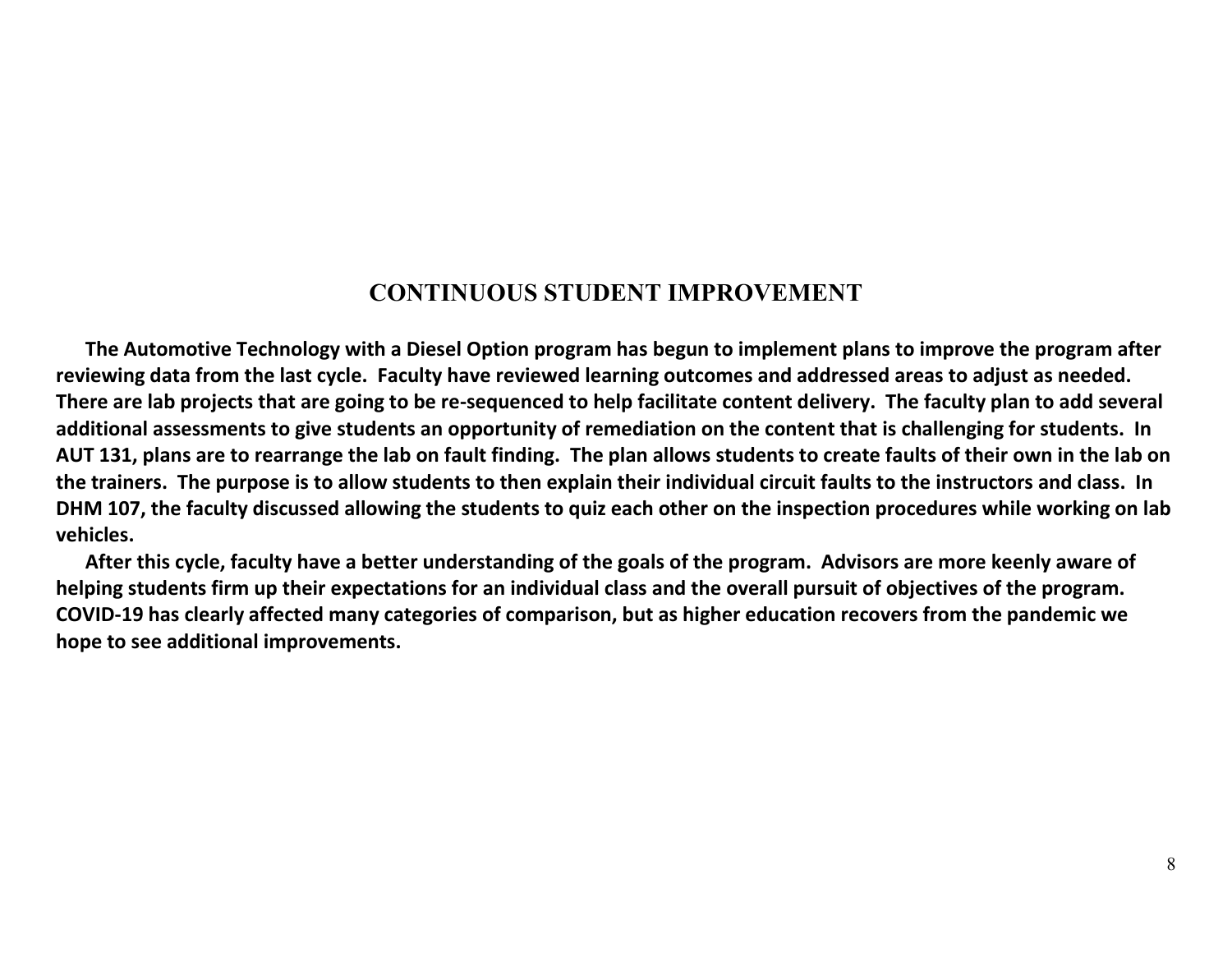### **PROGRAM VITAL STATISCS**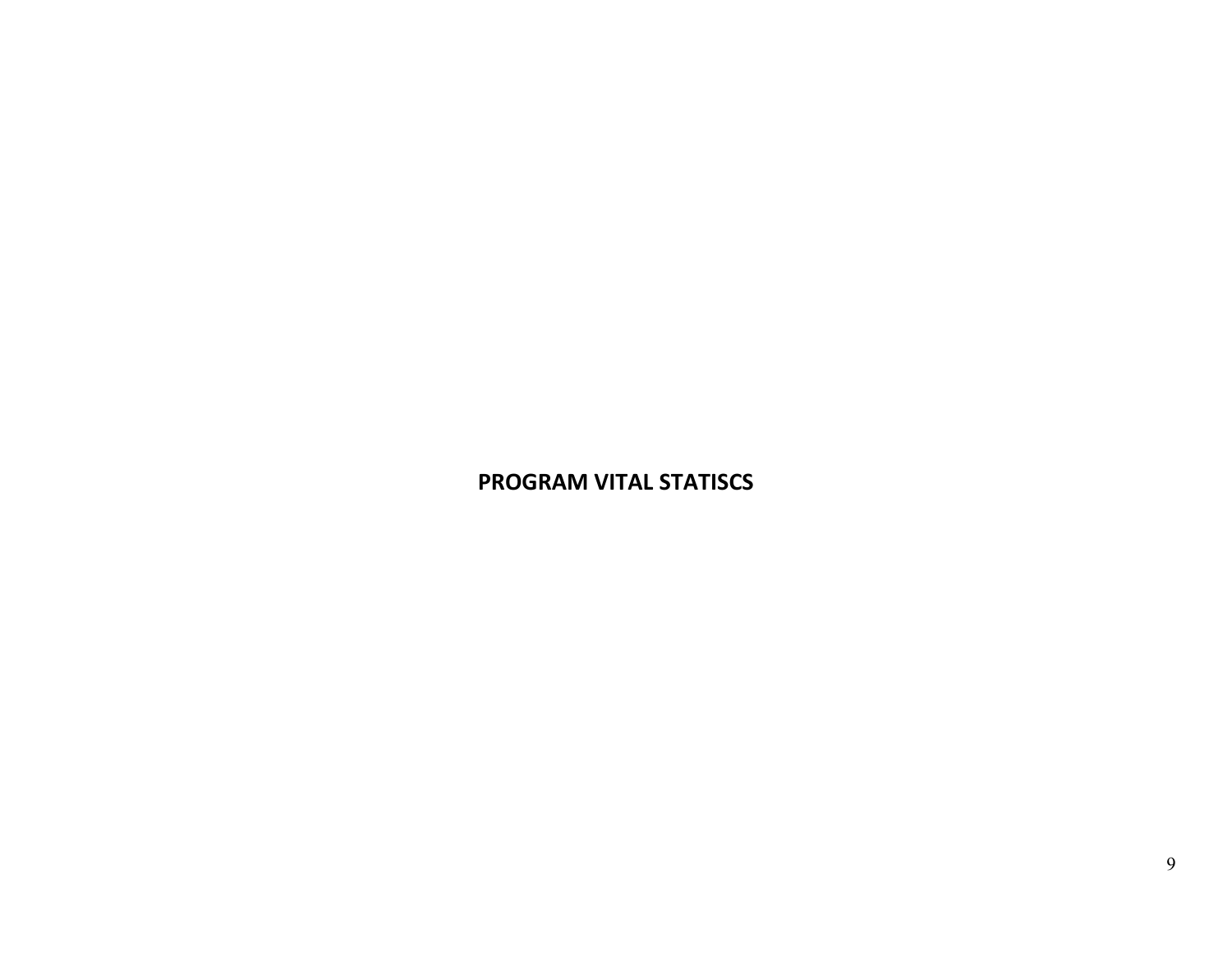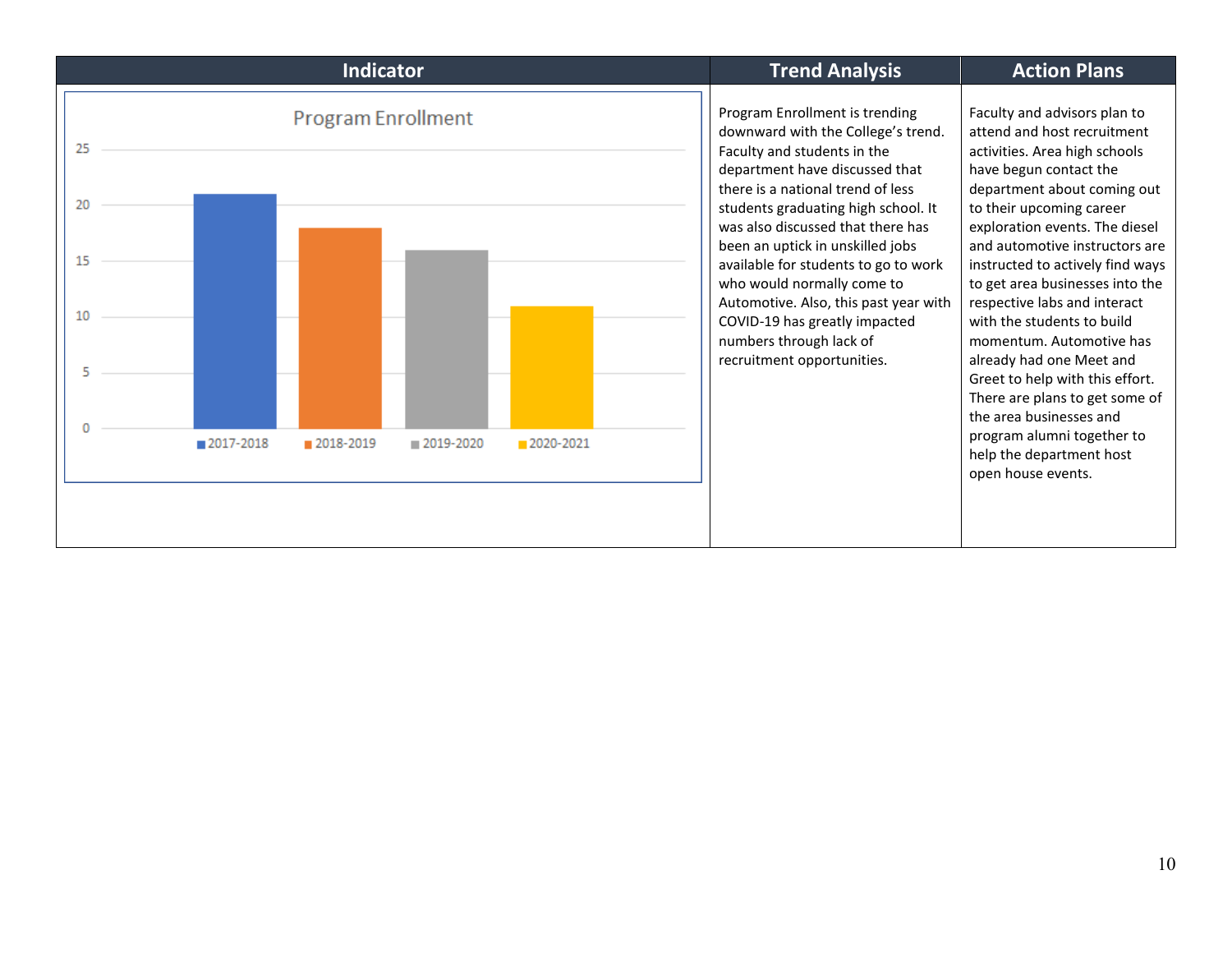|                                                                           | <b>Indicator</b>                                                                        | <b>Trend Analysis</b>                                                                                                                                                                                                                                                                                                                                                                                                                                                                           | <b>Action Plans</b>                                                                                                                                                                                                                                                                                                                                                                                                                                                                                                                                                                                                                                                                                                                                                                                                                                                     |
|---------------------------------------------------------------------------|-----------------------------------------------------------------------------------------|-------------------------------------------------------------------------------------------------------------------------------------------------------------------------------------------------------------------------------------------------------------------------------------------------------------------------------------------------------------------------------------------------------------------------------------------------------------------------------------------------|-------------------------------------------------------------------------------------------------------------------------------------------------------------------------------------------------------------------------------------------------------------------------------------------------------------------------------------------------------------------------------------------------------------------------------------------------------------------------------------------------------------------------------------------------------------------------------------------------------------------------------------------------------------------------------------------------------------------------------------------------------------------------------------------------------------------------------------------------------------------------|
| 100%<br>90%<br>80%<br>70%<br>60%<br>50%<br>40%<br>30%<br>20%<br>10%<br>0% | <b>Fall to Spring Persistance</b><br>2017-2018<br>2020-2021<br>2018-2019<br>■ 2019-2020 | According to the College's numbers,<br>there is somewhat of an anomaly<br>between Fall to Spring and Fall to<br>Fall numbers. In discussion, the<br>faculty noted that this program is<br>outline as a three-year program.<br>Students take classes in the<br>Automotive Technology and Diesel<br>and Heavy Equipment disciplines.<br>Students are encouraged to start in<br>automotive and finish in the diesel<br>area. It is thought that somehow this<br>layout is affecting these numbers. | The faculty and advisors have<br>discussed that this student<br>population needs to have a<br>clear objective of what they<br>are trying to accomplish. More<br>specific questions about the<br>individual's goal will be asked<br>when advising these students.<br>Also, as mentioned, the faculty<br>will be looking at ways to get<br>more area industry<br>representatives into the labs<br>each semester. It has been<br>brought up that since these<br>students have classes in<br>automotive and diesel that<br>these interactions may help<br>sway the student to choose<br>one area over the other<br>depending on how their goals<br>change. The faculty will be<br>mindful and hope to continue<br>to foster the student initial<br>goal of wanting the diesel and<br>automotive training that<br>allows them to have more<br>opportunities in their future. |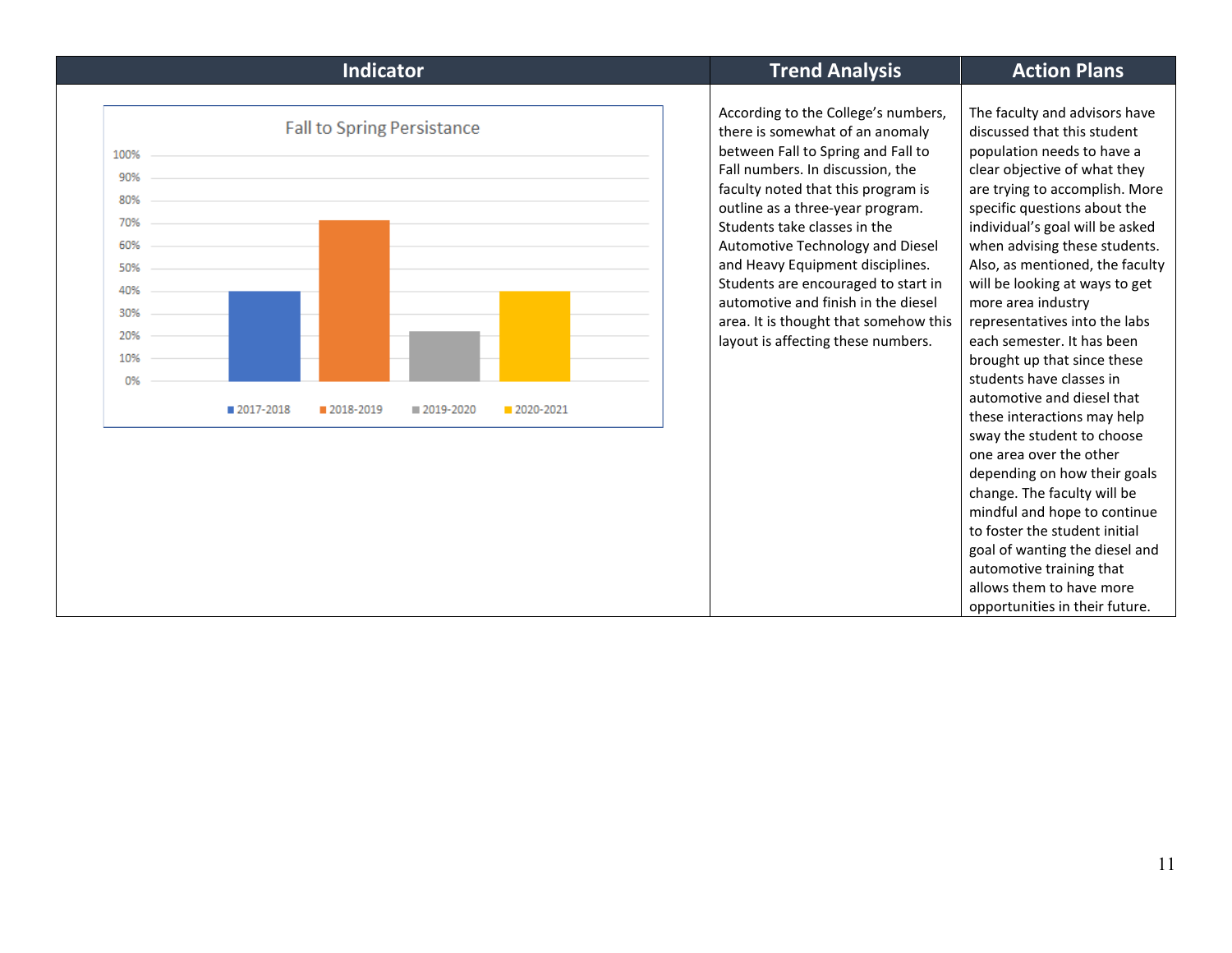|                                                                                                            |           | Indicator |                               |           |  | <b>Trend Analysis</b>                                                                                                                                   | <b>Action Plans</b>                                                                                                                                                                                                                                                                                                                                                        |
|------------------------------------------------------------------------------------------------------------|-----------|-----------|-------------------------------|-----------|--|---------------------------------------------------------------------------------------------------------------------------------------------------------|----------------------------------------------------------------------------------------------------------------------------------------------------------------------------------------------------------------------------------------------------------------------------------------------------------------------------------------------------------------------------|
| 100.00%<br>90.00%<br>80.00%<br>70.00%<br>60.00%<br>50.00%<br>40.00%<br>30.00%<br>20.00%<br>10.00%<br>0.00% |           |           | <b>Fall to Fall Retention</b> |           |  | Noting the numbers in the Fall to<br>Spring Persistence, these numbers<br>are more encouraging in the Fall-to-<br>Fall Retention. They are trending up. | Faculty and advisors have<br>discussed the continued need<br>of emphasizing the individual<br>student's goals and ambitions.<br>It was discussed that many<br>times, students have not fully<br>visualized themselves in their<br>chosen field. While advising<br>and conducting labs, the goal<br>of faculty is to help them<br>develop the student's goal and<br>vision. |
|                                                                                                            | 2017-2018 | 2018-2019 | 2019-2020                     | 2020-2021 |  |                                                                                                                                                         |                                                                                                                                                                                                                                                                                                                                                                            |
|                                                                                                            |           |           |                               |           |  |                                                                                                                                                         |                                                                                                                                                                                                                                                                                                                                                                            |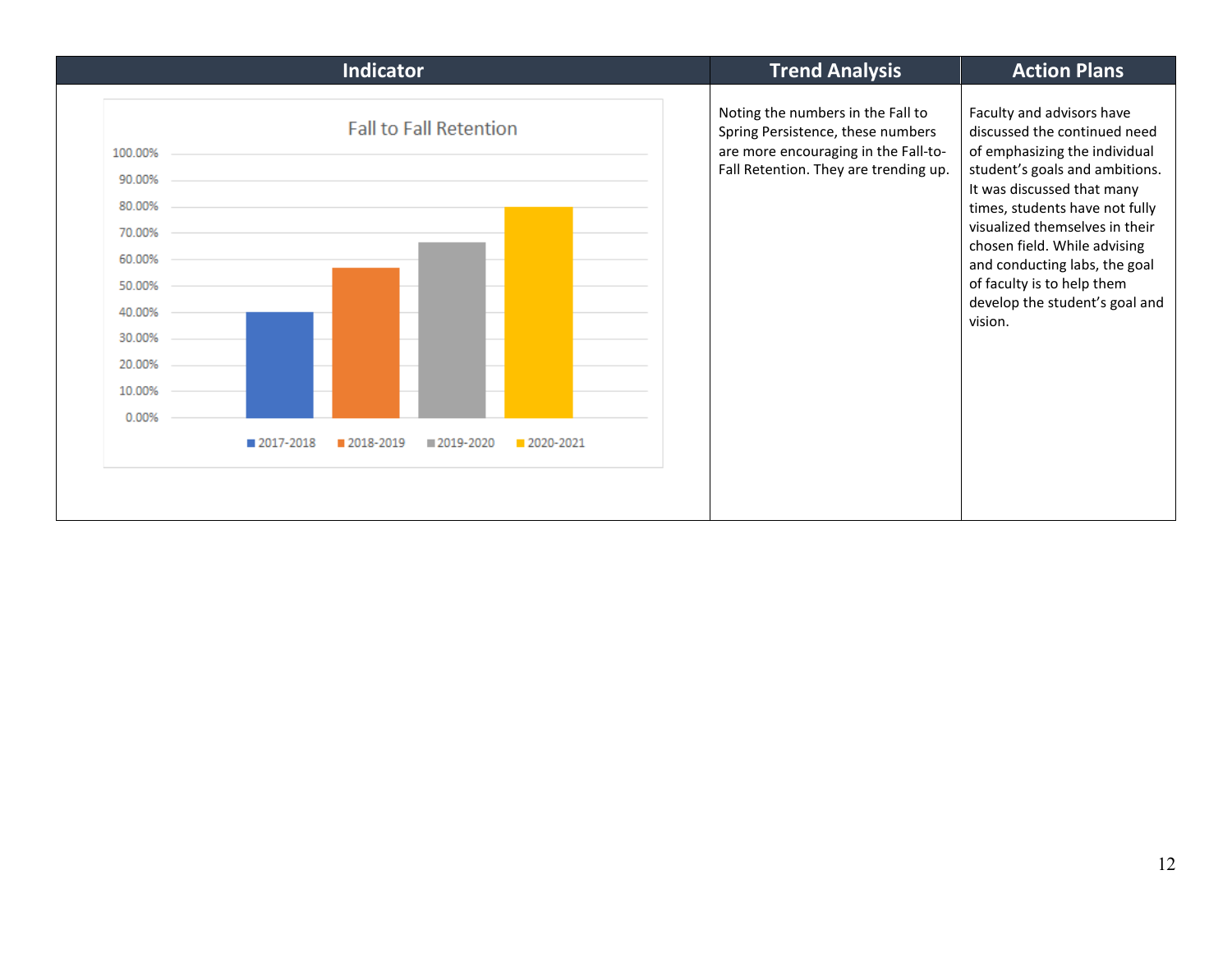| <b>Indicator</b>                                                                                                                                           | <b>Trend Analysis</b>                                                                                                                                                                                                                  | <b>Action Plans</b>                                                                                                                                                                                                                                                                                                                                                                                                                                                                                                                                                                                                                                                                                                                                        |
|------------------------------------------------------------------------------------------------------------------------------------------------------------|----------------------------------------------------------------------------------------------------------------------------------------------------------------------------------------------------------------------------------------|------------------------------------------------------------------------------------------------------------------------------------------------------------------------------------------------------------------------------------------------------------------------------------------------------------------------------------------------------------------------------------------------------------------------------------------------------------------------------------------------------------------------------------------------------------------------------------------------------------------------------------------------------------------------------------------------------------------------------------------------------------|
| <b>Graduation Rates</b><br>100%<br>90%<br>80%<br>70%<br>60%<br>50%<br>40%<br>30%<br>20%<br>10%<br>0%<br>2017-2018<br>2018-2019<br>■ 2019-2020<br>2020-2021 | Graduation Rates have been above<br>the college's average. It did see<br>improvement before COVID-19. The<br>faculty have discussed that it was<br>expecting to continue trending up<br>after we can obtain some level of<br>normalcy. | The overarching theme will be<br>to help students visualize<br>themselves in their chosen<br>field of study. Industry<br>representatives will be invited<br>regularly to interact with the<br>students. When advising, the<br>advisors are asked to help the<br>student think with the end in<br>mind. There are plans to have<br>alumni come back to share<br>with students. This along with<br>interaction with the area<br>representatives will hopefully<br>help students have more<br>concrete expectations for<br>themselves and the program.<br>Another initiative to address<br>graduation rates is having<br>advisors attempt to contact<br>students who have not<br>persisted to completion and<br>now need to return to finish<br>their degree. |
|                                                                                                                                                            |                                                                                                                                                                                                                                        |                                                                                                                                                                                                                                                                                                                                                                                                                                                                                                                                                                                                                                                                                                                                                            |

Ī